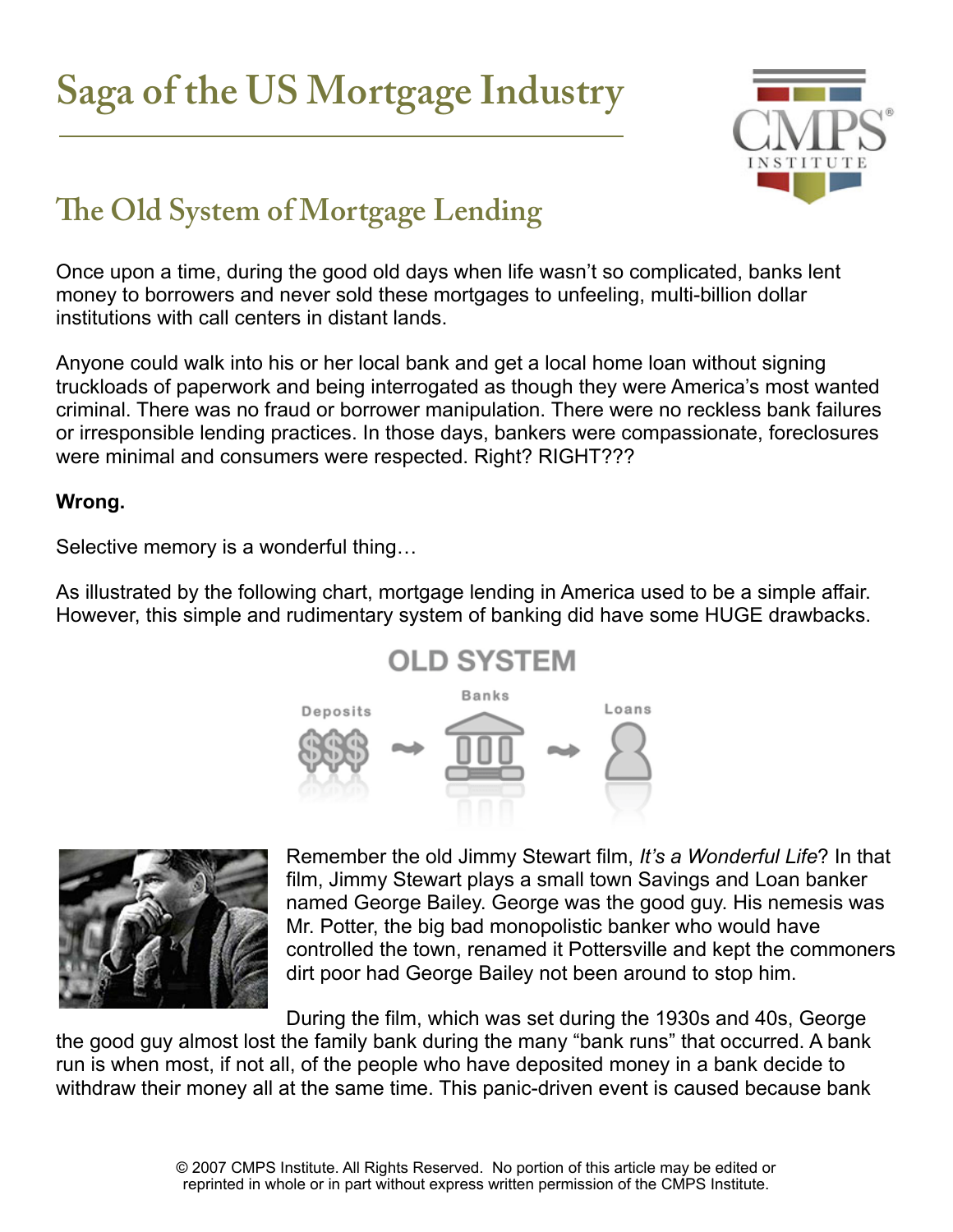customers get scared that the bank will fail and they will lose the deposits that they have at the bank. Well, needless to say, this often becomes a self-fulfilling prophesy because if everyone pulls their money from the bank all at the same time, the bank WILL fail!

You see, the way banks make money is by paying depositors a small interest rate on their deposits and then lending that same money to borrowers at a higher interest rate. In essence, the bank is borrowing money from you, the depositor, and lending those borrowed funds to your neighbor, the borrower who applies for a mortgage. Then, the bank borrows money from your neighbor when they deposit their money, and the bank loans those borrowed funds to you when you apply for a mortgage. That is how banks operated under the old banking system.

As you can imagine, this system, while simple and easy to understand, had many flaws:

- Numerous banks failed frequently during the many bank panics that occurred in this country throughout the 1800s as well as the 1900s. It was very easy for depositors to get anxious and withdraw all their money from the bank whenever a piece of bad news hit the town or local economy.
- It was very easy for the "Mr. Potters" of the world to take advantage of ordinary Americans because these "Mr. Potter" robber-barons had the deep pockets to snap up the failed banks at bargain



basement prices. In this scenario, rampant fraud and unfair business practices were the norm due to easy manipulation of the banking system. The rich got richer while the poor got poorer.

• To protect themselves from failing in the scenario illustrated above, banks only issued mortgages that were "callable." In other words, the banks had the right to call up any and every one of their borrowers and "call the loan due" immediately and for any reason. If you didn't have the money to pay back the bank, you lost your home, mind you, not because you couldn't make the monthly payments, but because the bank couldn't meet the panic-driven withdrawal demands of their depositors.

Needless to say, this archaic system of mortgage lending allowed only very limited mortgage choices, and the lending guidelines were dreadfully restrictive.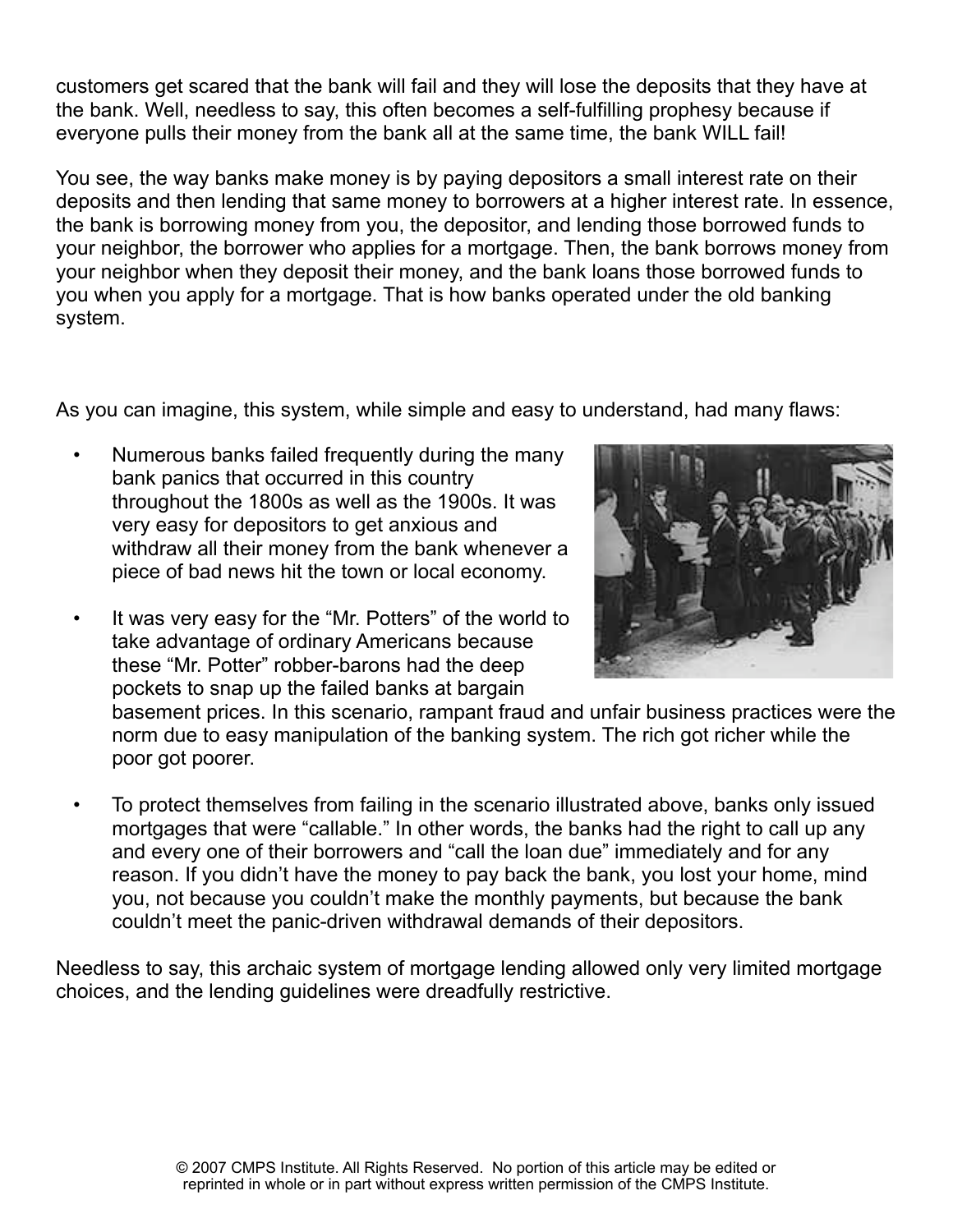### **The New System of Mortgage Lending**

As time went on, and after the economic recovery that began during World War II, the US government and financial markets began exploring new ways for Americans to buy homes in ways where we wouldn't be at the mercy of a small clique of wealthy bankers. Thus, the "secondary mortgage market" system was born.

In this new system, bankers would be empowered to take all the mortgages that they issued to various borrowers and sell those mortgages to other investors in an "after-market." In other words, if you owe the bank money, the bank has a valuable asset – your IOU! Two things happen when they take that asset and sell it to someone else:

- They can hopefully make a profit
- They can replace the funds that they loaned to you and loan more money to someone else

This process of loaning money and selling those mortgages to other investors is what we call mortgage banking. In this sense, the banking process of taking a deposit from you as the bank depositor is separated from the banking process of loaning you money as the bank borrower. You are the same customer, but the bank sets up two different departments to service your needs. One department handles your checking and savings accounts, and the other department handles your loans. In this sense, one hand no longer has to be involved with what the other hand is doing. See illustrations below:



The new system really has three steps with some action taking place on the sidelines.

• Step 1 - Consumers get loans from mortgage banks or brokers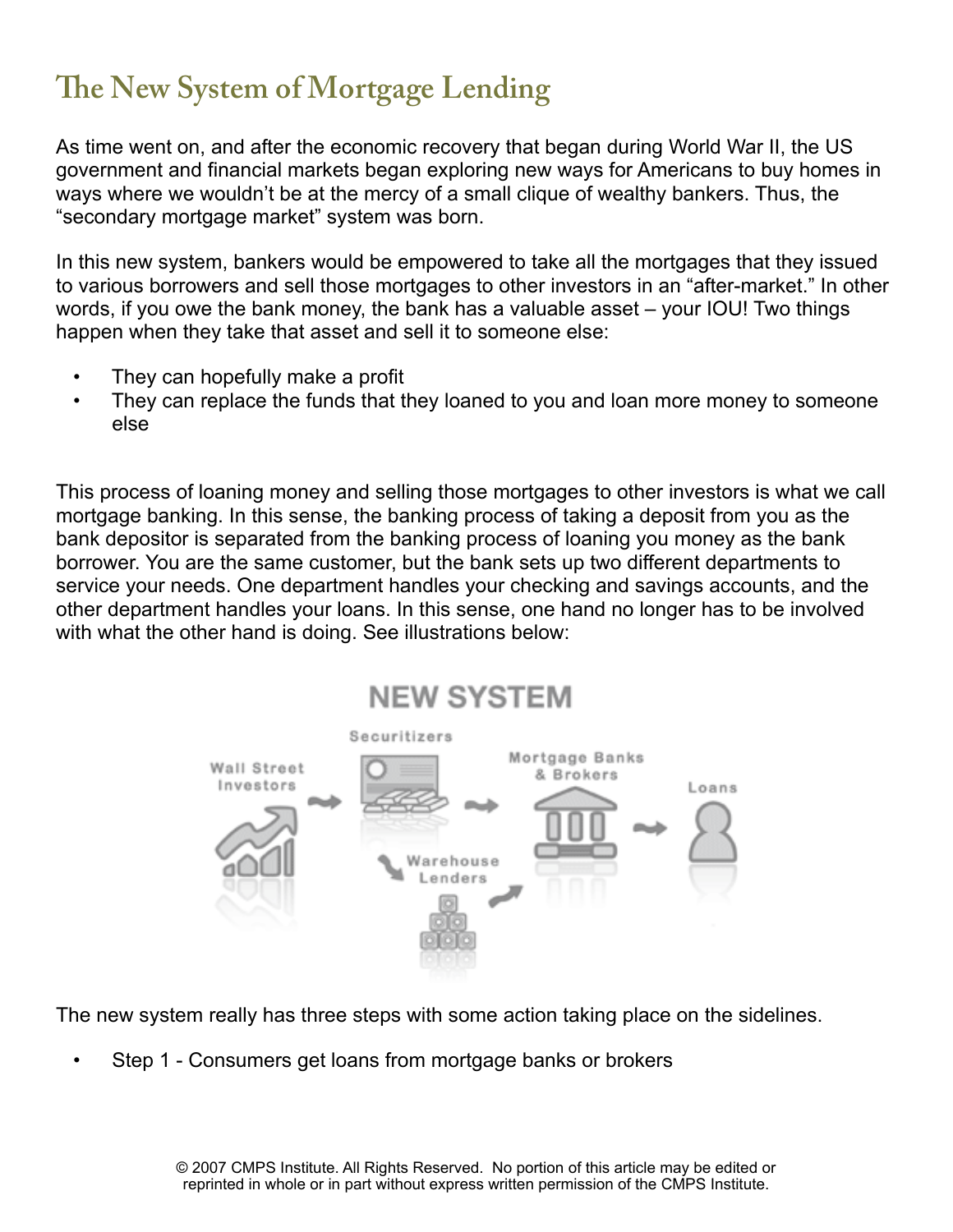- Step 2 The mortgage banks or brokers sell that mortgage to secondary market investors like Fannie Mae, Freddie Mac and other financial institutions
- Step 3 Secondary market investors package these mortgages as "securities" or bonds. This process is called "securitizing" the mortgages into a financial product that can be sold to Wall Street investors like mutual fund companies, individual investors and others

On the Sidelines – Warehouse lenders provide the interim financing for the mortgage banks. In other words, if a mortgage bank isn't taking in deposits from banking customers, where do they get the money to loan out in the first place? Well, another group of lenders fill in the gap and loan money to mortgage banks during this interim period. These lenders "warehouse" these loans for short periods from 1 - 60 days while the mortgage banks sell them to Secondary market investors.

#### How Does This New System of Mortgage Banking Benefit the **Consumer?**

The money for your mortgage is coming directly from Wall Street sources. This basically means that you have literally hundreds of millions of investors across the planet who are itching to lend you mortgage money by investing in the mortgage bonds that trade in the US financial markets.

The result?

- You have an unlimited amount of cash flow and financing options because mortgage companies have financial incentives to innovate and create new mortgage products. The more products they create and sell, the more money they make and the more choices you have. As the saying goes, "when banks compete – you win."
- Less room for manipulation and abuse due to competitive market pressures. If you can't get what you want now, just go down the street and chances are someone else is offering it better, cheaper and quicker.
- Consumer protections, flexible and fair lending guidelines that protect minorities and ensure that all Americans have access to mortgages and can buy their own homes.

The bottom line here is that in the US, we have a uniquely American, full-blown democratic process of getting a mortgage and buying a home. No other country in the world has this system. That is why we have literally thousands of mortgage choices that cater to just about any need you could possibly think of.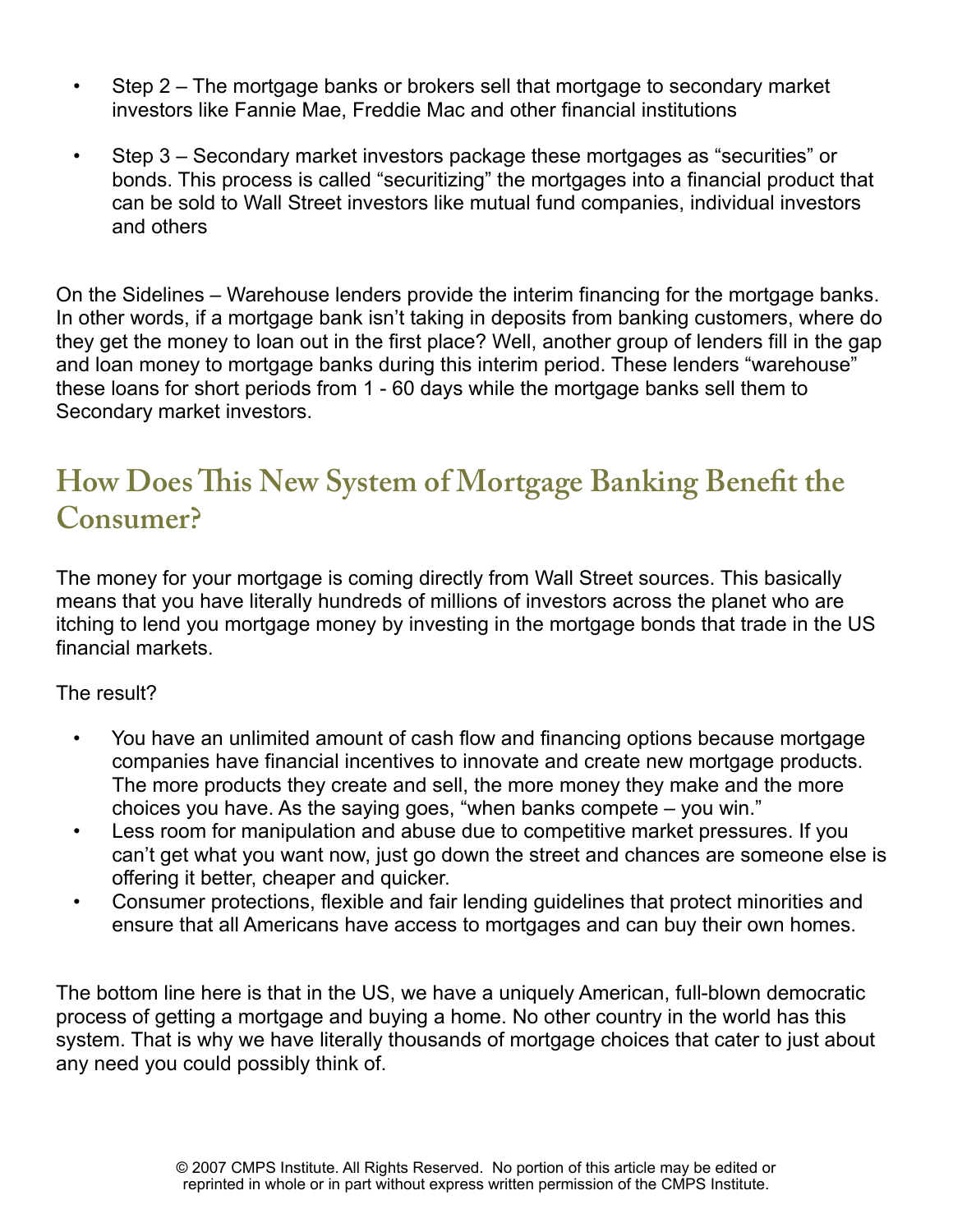

Whether you are caring for elderly relatives, sending kids to college, trying to retire comfortably, investing in real estate, buying a second home, getting a divorce, starting a new family, or starting a business, there are mortgage choices for you.

Does this system have flaws? Yes, absolutely. In any highly democratic system, there is a need for discipline. Even in the US, innocent people end up going to jail, people die in car crashes due to drunk driving and many people don't have jobs or health insurance.

If you let people do anything they want without rules, chances are someone is going to get hurt sooner or later. That is exactly what has happened in recently in the mortgage industry.

You see, Wall Street investors were all looking for very high returns in the financial markets.

So, they basically told the mortgage bankers, "Create new products and we will buy them." The mortgage bankers joyously replied, "Sounds great to me!" And so was born all these "no credit, no income no problem!" loans. Consumers got greedy for loans they couldn't afford, mortgage banks got reckless in their guidelines and Wall Street investors in search of high returns financed the whole shebang.

When loans began going sour earlier this year, Wall Street investors decided to pull the plug and stop buying the risky mortgages from the mortgage banks. In fact, they even started requiring the mortgage banks to buy back all the loans they had



sold them in the first place! In other words, the system started working in reverse – instead of providing new money to the mortgage banks, Wall Street started sucking money back from the banks. To compound the problem, the "Warehouse Lenders" who were providing interim financing from the sidelines created a "run on the mortgage banks" by closing down their lines of credit and calling all their loans due.

So there you have it! Instead of a consumer-driven run on the banks, we have a Wall Street and Warehouse Lender driven run on the banks! This liquidity crunch is currently affecting the entire mortgage industry. Mortgage banks who were very profitable up until this very moment are going out business. They aren't going out of business because they are no longer profitable. They are going out of business because of the "liquidity crunch" caused by this "run on the banks" phenomena that I just described.

Warehouse lenders are shutting off the interim financing spigots and Wall Street investors are reversing the flow of money by asking mortgage lenders to buy back loans they sold them in the first place. The financial institutions with big cash reserves are sitting on the sidelines waiting to snap up all these failed mortgage banks at bargain basement prices – just like Mr. Potter was waiting for George Bailey to come crawling to him for help.